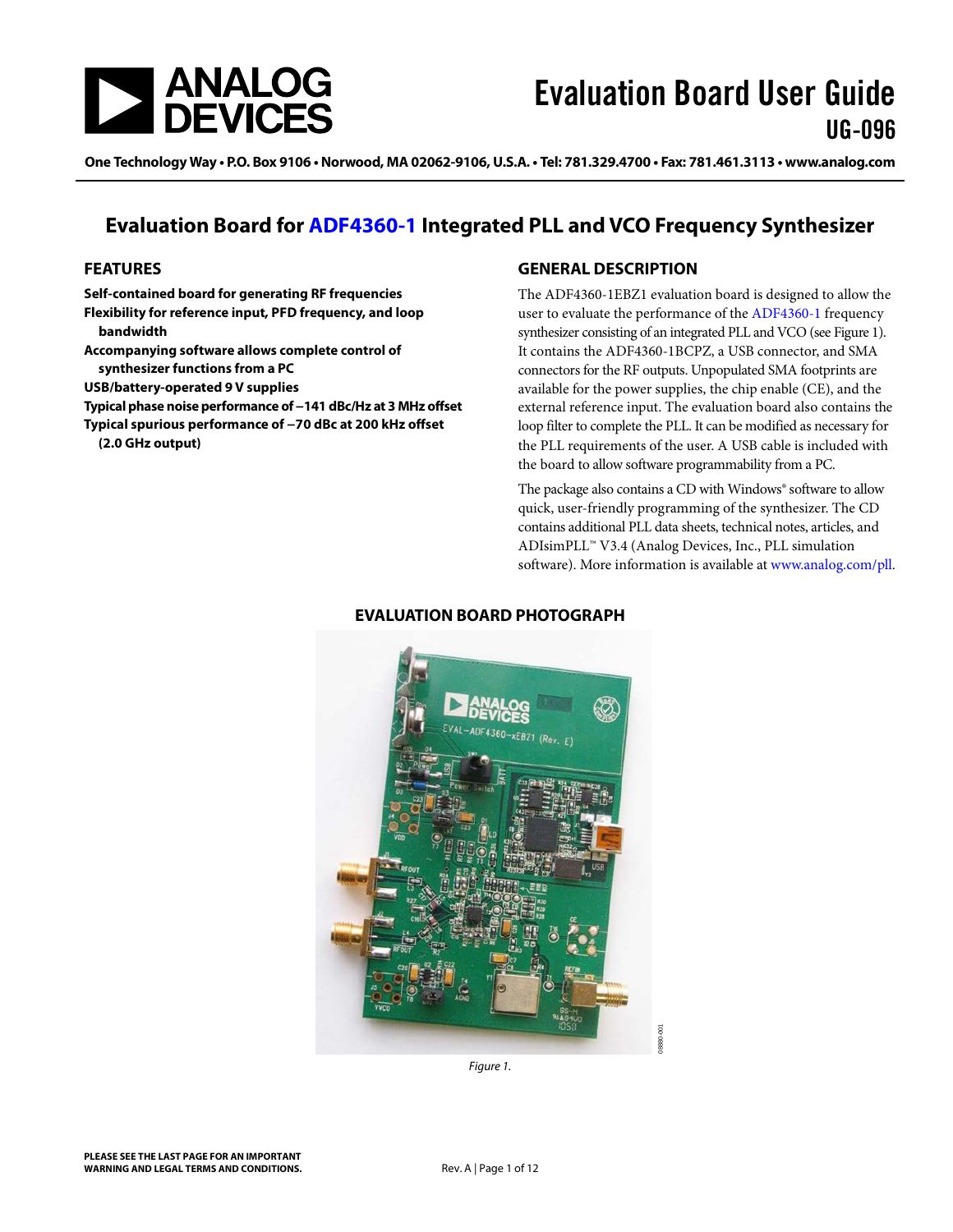# TABLE OF CONTENTS

| Evaluation Board Software Quick Start Procedures  4 |  |
|-----------------------------------------------------|--|

### <span id="page-1-0"></span>**REVISION HISTORY**

#### **9/11—Rev. 0 to Rev. A**

| Changes to Evaluation Board Hardware Section  3        |  |
|--------------------------------------------------------|--|
| Added Evaluation Board Software Quick Start Procedures |  |
|                                                        |  |
|                                                        |  |
| Changes to Evaluation Board Schematics Section  9      |  |
|                                                        |  |
|                                                        |  |

#### **7/10—Revision 0: Initial Version**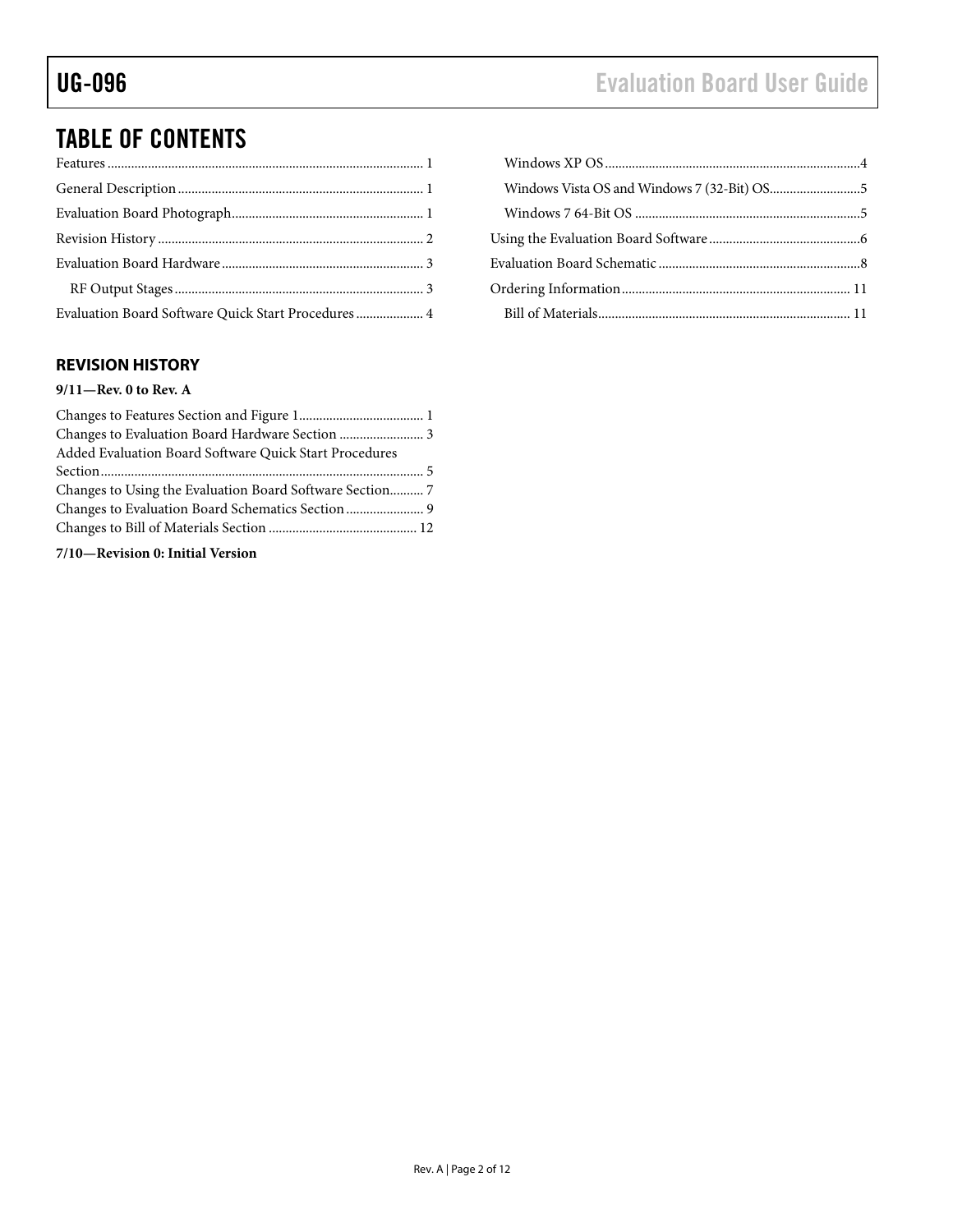### <span id="page-2-0"></span>EVALUATION BOARD HARDWARE

The evaluation board comes with a cable to connect it to the USB port of a PC. The silkscreen and cable diagram for the evaluation board are shown in [Figure 2.](#page-2-2) The board schematics are shown i[n Figure 9](#page-7-1) through [Figure 11.](#page-9-0) 



*Figure 2. Evaluation Board Silkscreen—Top View*

<span id="page-2-2"></span>The board is powered from a single 9 V battery, or from the USB supply, by changing the position of Switch SW1. All components necessary for LO generation are catered for on-board. A 10 MHz TCXO from Fox Electronics provides the necessary reference input. Otherwise, an external reference signal can be connected via J3. The PLL comprises the ADF4360-1BCPZ and a passive loop filter. The VCO output from RF<sub>OUT</sub>A is available through the standard SMA Connector J1 and the complementary RF<sub>OUT</sub>B VCO output is available from J2.

Users may provide their own power supplies using the J4 and J5 connectors, as shown in [Figure 2.](#page-2-2) Hardware power-down using the CE pin can be controlled by inserting an SMA connector into J6 and removing R12.

The on-board filter is a third-order, passive, low-pass filter. The filter contains three capacitors (C13, C14, and C15) plus two resistors (R10 and R11). The footprint for R10 is located on the underside of the board. The design parameters for the loop filter are for a center frequency of 2250 MHz, a PFD frequency of 200 kHz, and a low-pass filter bandwidth of 10 kHz. To design a filter for different frequency setups, use the [ADIsimPLL](http://www.analog.com/adisimpll) simulation software.

### <span id="page-2-1"></span>**RF OUTPUT STAGES**

The output stage of the board contains a tuned load for the particular frequency of operation. The particular network inserted in the board is optimized for 2250 MHz operation. This consists of a 1 nH shunt inductor, a 10 pF series capacitor, and a 1 nH series inductor. If in doubt, use a 50  $\Omega$  resistor instead of the shunt inductor, a 100 pF bypass capacitor, and a series 0  $\Omega$ resistor. It is important that the same components be placed on the RF<sub>OUT</sub>A and RF<sub>OUT</sub>B lines. In addition, it is essential that both outputs be terminated with 50 Ω loads. Otherwise, the output power is not optimum, and in some cases, the part may malfunction.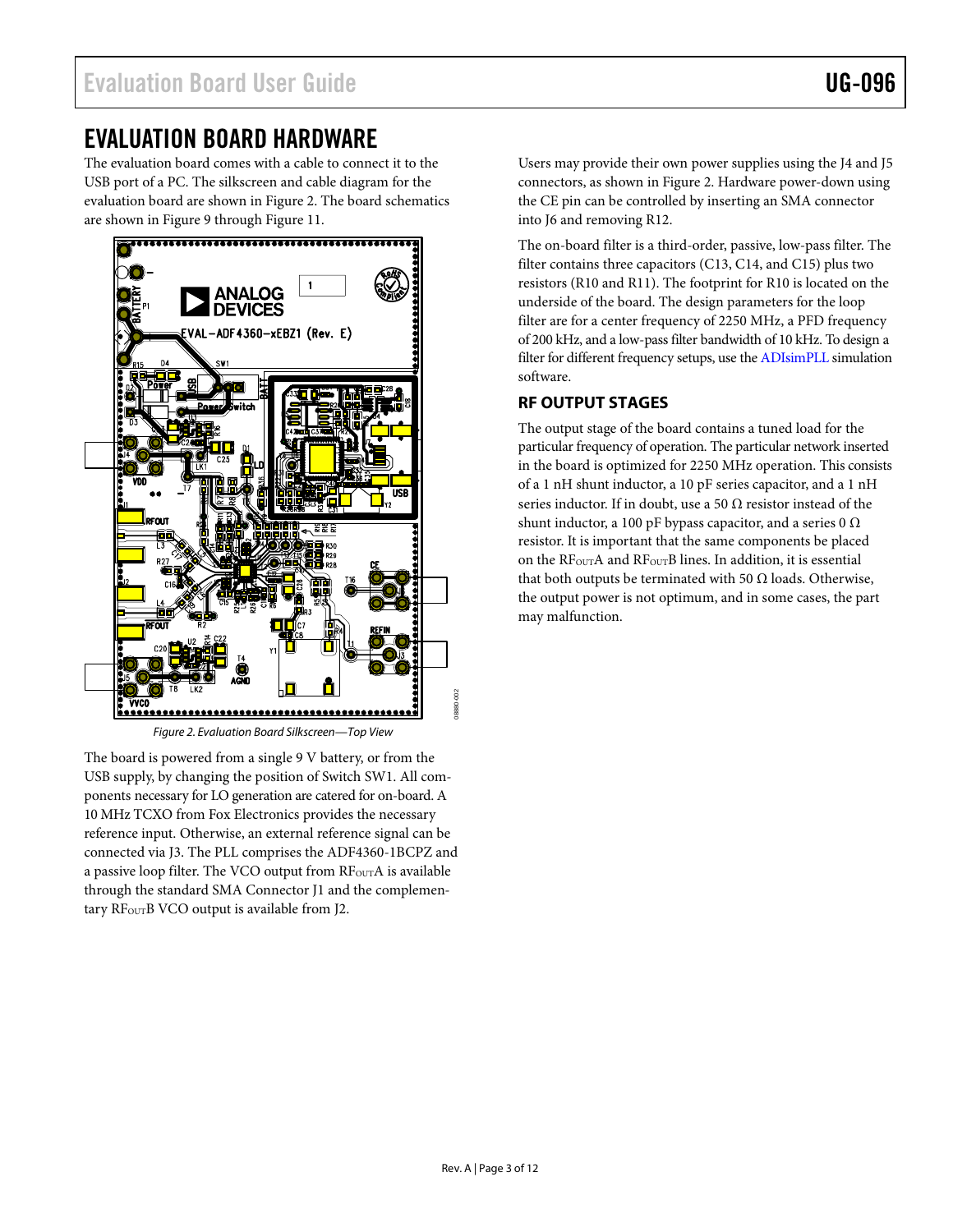## <span id="page-3-0"></span>EVALUATION BOARD SOFTWARE QUICK START PROCEDURES

The control software and USB drivers for EVAL-ADF4360- 1EBZ1 accompany the EVAL-ADF4360-1EBZ1 on a CD. To install the software, use the following steps:

- 1. Open **ADF4360\_Setup.msi**.
- 2. The install wizard guides you through the installation process. The software and USB drivers will be installed in the default directory called **C:\Program Files\Analog Devices\ADF4360.**

The software requires Microsoft's .NET Framework Version 2.0 or later to be installed on your machine. The installer automatically downloads the framework from the Microsoft website if you do not have this installed. If you do not have an Internet connection or have a slow connection on the PC, then you can install the .NET framework directly from the CD. Do this by double-clicking **dotnetfx.exe**. Once installed, run the **ADF4360\_Setup.msi** again.

### <span id="page-3-1"></span>**WINDOWS XP OS**

Once you have installed the software, install the USB drivers. To do so, use the following steps:

- 1. Plug in a USB cable to the USB connector on the evaluation board. The **Found New Hardware** box appears. Se[e Figure 3.](#page-3-2)
- 2. Choose **Install from a list or specified location (Advanced)**.

<span id="page-3-2"></span>

*Figure 3. New Hardware Wizard*

- 3. Browse to **C:\Program Files\Analog Devices\ADF4360** or the location where you installed the [ADF4360](http://www.analog.com/ADF4360-1) software.
- 4. Click **Continue Anyway** when asked about Windows Logo testing.
- 5. If the install was successful, the message box i[n Figure 4](#page-3-3) appears.

<span id="page-3-3"></span>

*Figure 4. Successful Install*

08880-004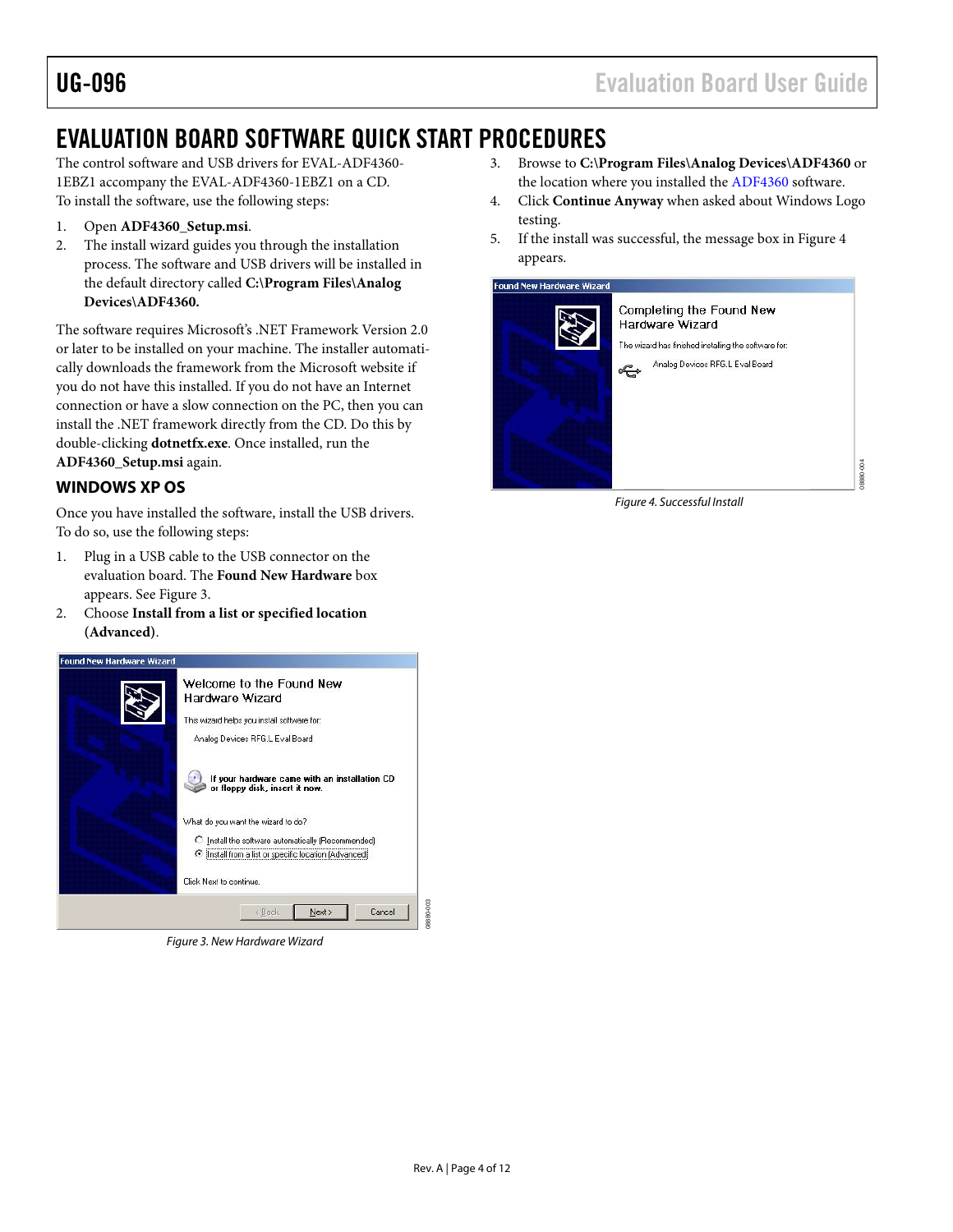08880-007

#### <span id="page-4-0"></span>**WINDOWS VISTA OS AND WINDOWS 7 (32-BIT) OS**

For Windows Vista or Windows 7 (32-bit), you need to manually install the drivers. To do so, use the following steps:

1. Find the new unknown device (the evaluation board) in **Device Manager** and double-click it to open the properties. The device should be **Unknown device**, under **Other devices** (see [Figure 5\)](#page-4-2).



*Figure 5. Device Manager*

<span id="page-4-2"></span>2. Click **Update Driver** in the properties window (see [Figure 6\)](#page-4-3).



*Figure 6. Unknown Device Properties*

- 3. On the Update Driver Software dialog box, choose Browse my computer for driver software.
- 4. Browse to **C:\Program Files\Analog Devices\ADF4360**.
- 5. Click **OK** or **Next**.
- 6. If prompted by Windows Security, choose **Install this driver software anyway.**
- **7.** If the install was successful, the message box i[n Figure 7](#page-4-4) appears.

| Update Driver Software - Analog Devices RFG.L Eval Board             |       |
|----------------------------------------------------------------------|-------|
| Windows has successfully updated your driver software                |       |
| Windows has finished installing the driver software for this device: |       |
| Analog Devices RFG.L Eval Board                                      |       |
|                                                                      |       |
|                                                                      |       |
|                                                                      |       |
|                                                                      |       |
|                                                                      | Close |

*Figure 7. Successful Install*

#### <span id="page-4-4"></span><span id="page-4-1"></span>**WINDOWS 7 64-BIT OS**

If you are using Windows 7 64-bit OS, it is recommended to download Windows XP Mode (a Windows XP emulator) from Microsoft to run the evaluation board software.

Windows XP Mode allows the device driver package to digitally sign allowing you to use Windows 7 64-bit OS in native mode.

08880-006

<span id="page-4-3"></span>DO<sub>6</sub>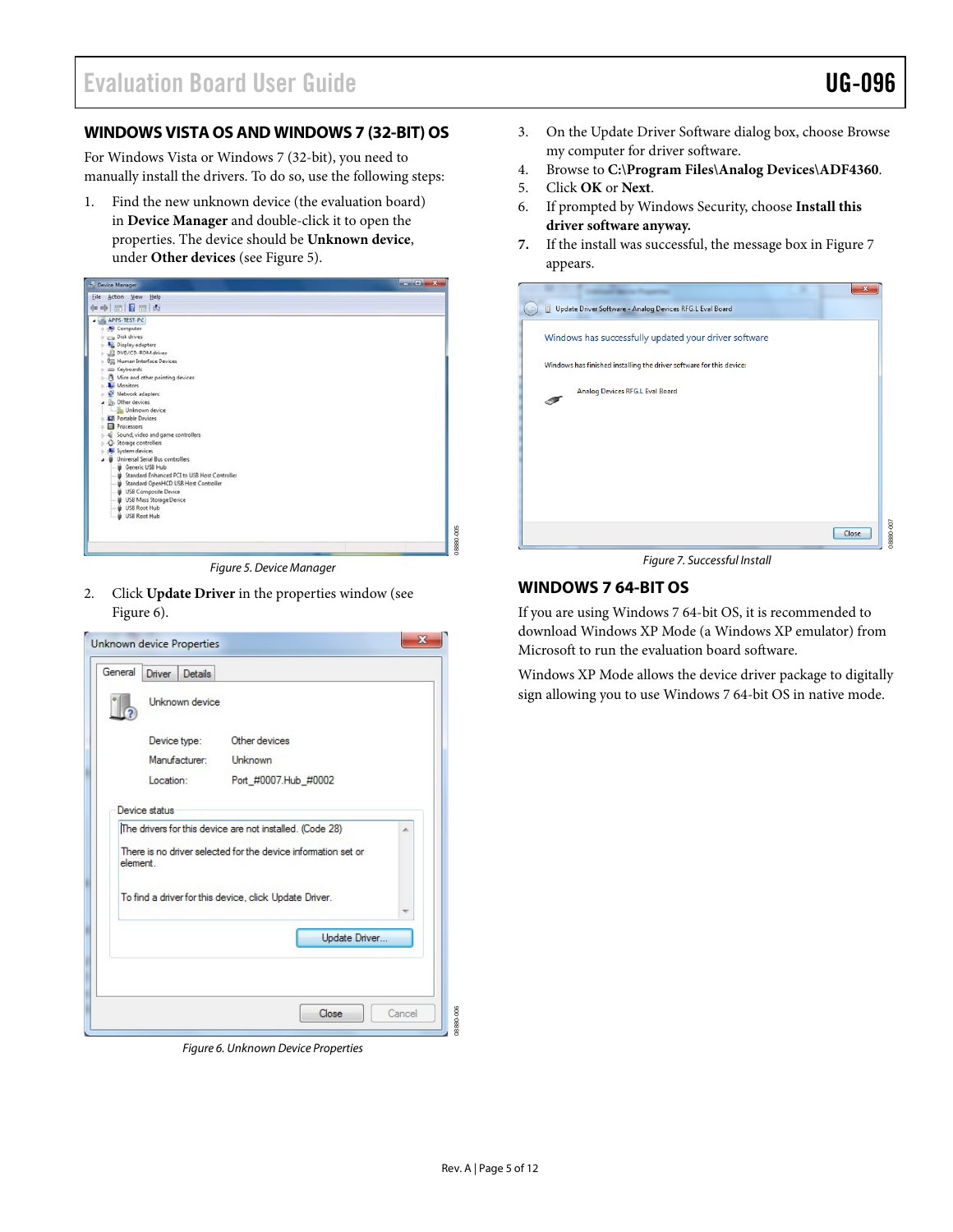### <span id="page-5-0"></span>USING THE EVALUATION BOARD SOFTWARE

The control software for the EVAL-ADF4360-xEBZ1 accompanies the EVAL-ADF4360-xEBZ1 on a CD. To install the software, see th[e Evaluation Board Software Quick Start](#page-3-0)  [Procedures](#page-3-0) section.

To run the software, click the **ADF4360.exe** file on the desktop or in the **Start** menu.

The main interface window appears [\(Figure 8\)](#page-6-0). Confirm that **Analog Devices RFG.L Eval Board connected** is displayed at the top of the window. Otherwise, the software has no connection to the evaluation board.

The evaluation board can be connected and disconnected while the software is running. Note that when connecting the board, it takes about 5 seconds for the status label to change.

Under the **File** menu, the current settings can be saved to, and loaded from, a text file.

Use the **REF IN Frequency** text box to set the correct reference frequency and the reference frequency divider. The reference TCXO on the evaluation board runs at 10 MHz.

The **Settings** section controls the charge pump current setting, the output power setting, and the multiplexer output setting.

Use the **Frequency Settings** section to control the output frequency. The user can input the desired output frequency in the **RF Output Frequency** text box (in megahertz).

In the **Registers** tab, the user can manually input the desired value to be written to the registers.

In the **Sweep and hop** tab, the user can make the device sweep a range of frequencies, or hop between two set frequencies.

In the **Latches to write** section, at the bottom of the window, the values to be written to each register are displayed. If the background on the text box is green, then the value displayed is different to the value actually on the device. Click **Write x Latch** to write that value to the device.

The **Write All Latches** button writes to each register.

The **F2**, **F3**, and **F4** keys switch between the three tabs.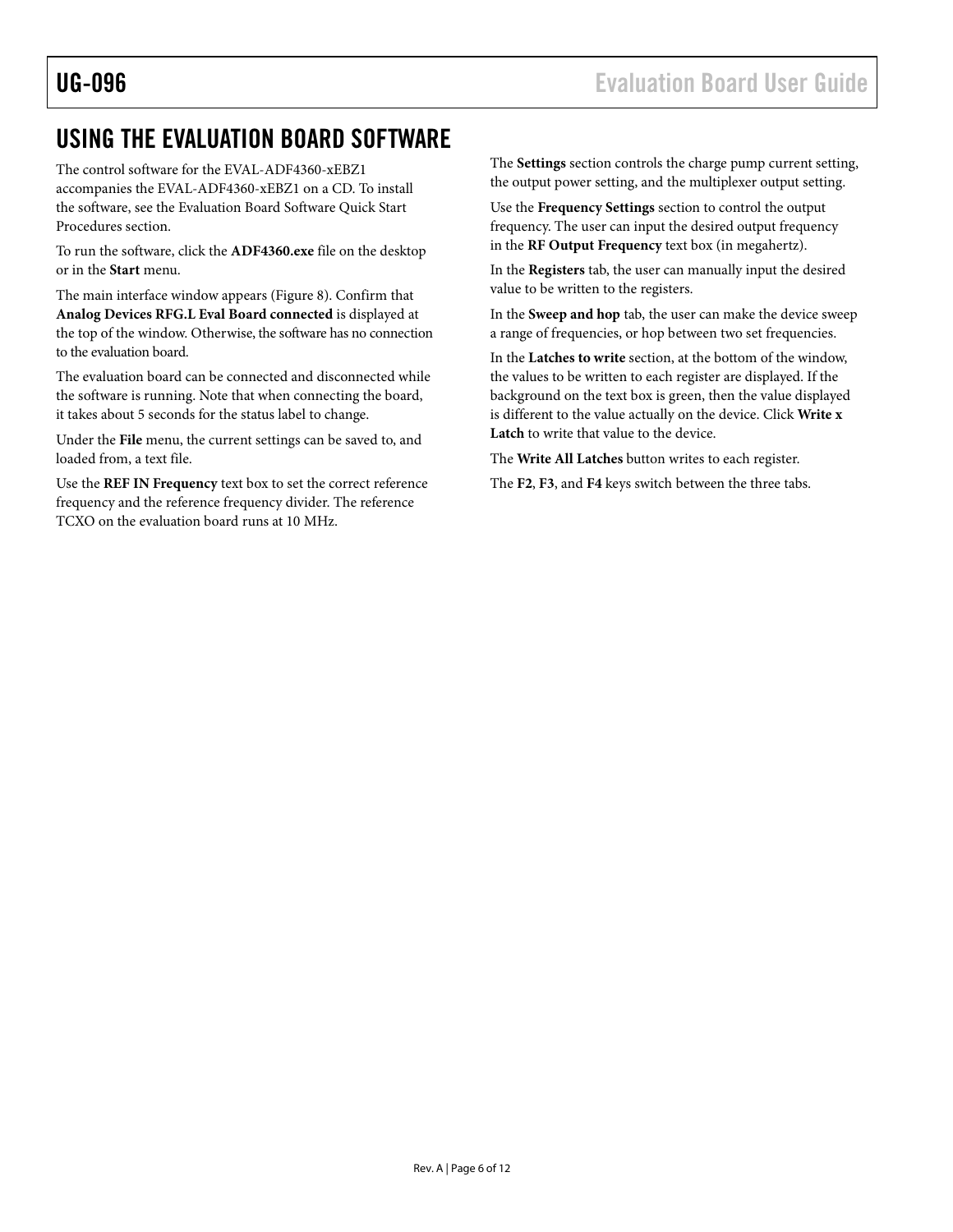| <b>ANALOG</b><br><b>DEVICES</b><br>Main features (F2) Registers (F3) Sweep and hop (F4) |                                    |              |                                |                                                              |
|-----------------------------------------------------------------------------------------|------------------------------------|--------------|--------------------------------|--------------------------------------------------------------|
| <b>Frequency Settings</b>                                                               |                                    |              | Settings                       |                                                              |
| RF Output Frequency:                                                                    | 2400                               | MHz          | $CP$ Gain = $0$                | Current Setting 2:<br>2.50<br>Y<br>RSET:<br>4.7<br>$k\Omega$ |
| PFD Frequency:                                                                          | 200                                | kHz          |                                | Current Setting 1:<br>2.50<br>$\checkmark$                   |
| <b>REF IN Frequency:</b>                                                                | 10                                 | <b>MHz</b>   |                                | RF PD Polarity: Positive<br>Charge Pump: Active              |
| RF Prescaler: 16/17                                                                     |                                    |              |                                |                                                              |
|                                                                                         |                                    |              |                                | Counter Reset: Disabled<br>Lock Detect Precision = 3         |
|                                                                                         | Internal Divide by 2: Not Selected |              | <b>RF Output Power Current</b> | Muxout                                                       |
|                                                                                         | Output Divide by 2: Not Selected   |              | $11.0$ mA                      | Three-State Output<br>$\checkmark$                           |
|                                                                                         |                                    |              |                                | <b>PowerDown</b>                                             |
| <b>VCO Settings</b>                                                                     | Mute til Lock Detect: Disabled     |              | Core Power Current             | Normal operation<br>$\checkmark$                             |
|                                                                                         |                                    |              | $15.0$ mA<br>v                 | Anti-Backlash Width                                          |
| <b>Band Select Clock Divider Value:</b>                                                 | $\overline{8}$                     | $\checkmark$ |                                | v<br>3.0 nsecs                                               |
|                                                                                         |                                    |              |                                |                                                              |
|                                                                                         |                                    |              |                                |                                                              |
|                                                                                         |                                    |              |                                |                                                              |
|                                                                                         |                                    |              |                                |                                                              |
| Latches to write<br>0x 2EE02                                                            |                                    | 0x 4FF108    |                                | 0x 3000C9                                                    |

<span id="page-6-0"></span>*Figure 8. Software Front Panel Display*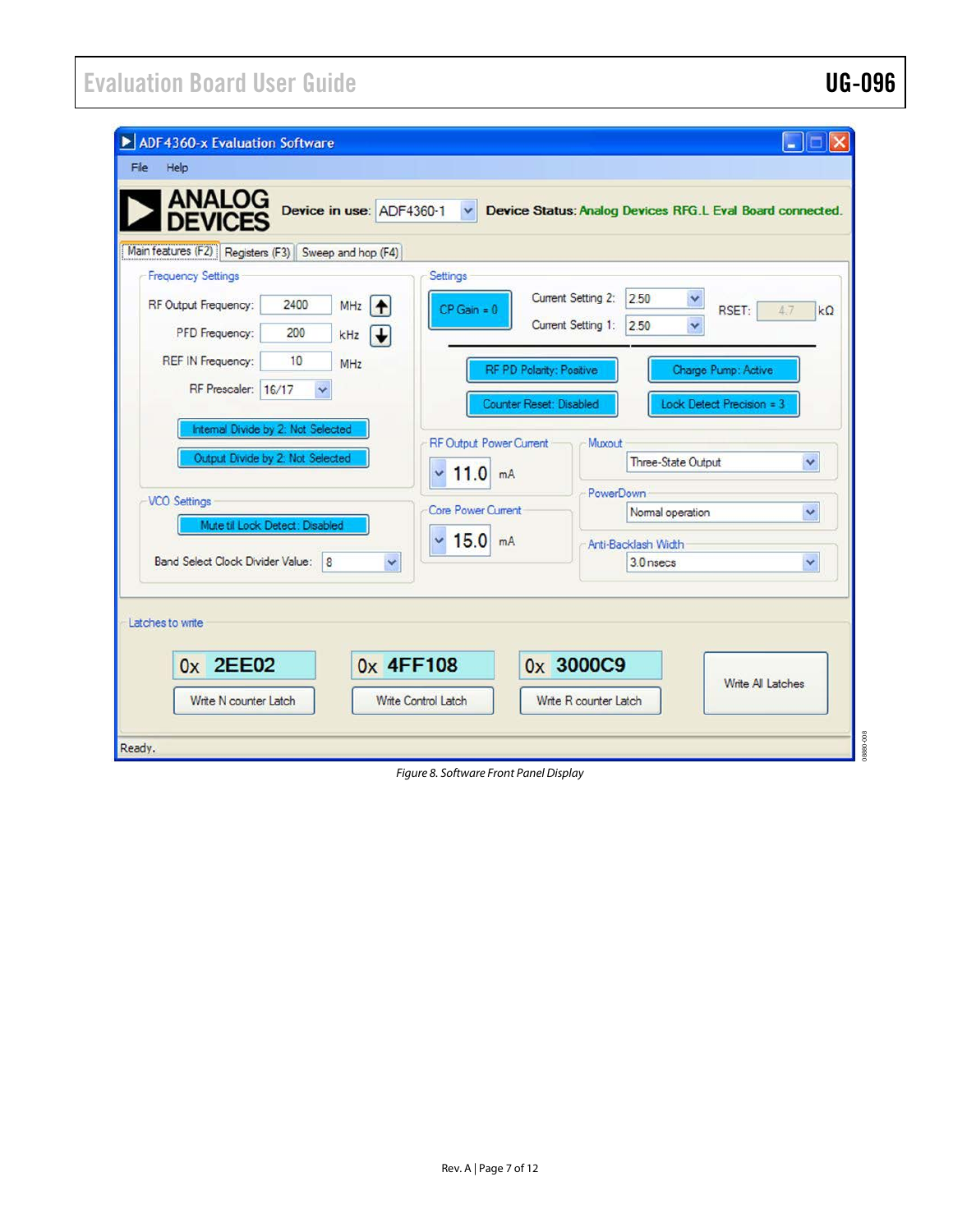# <span id="page-7-0"></span>EVALUATION BOARD SCHEMATIC



<span id="page-7-1"></span>*Figure 9. EVAL-ADF4360-1EBZ1 Schematic*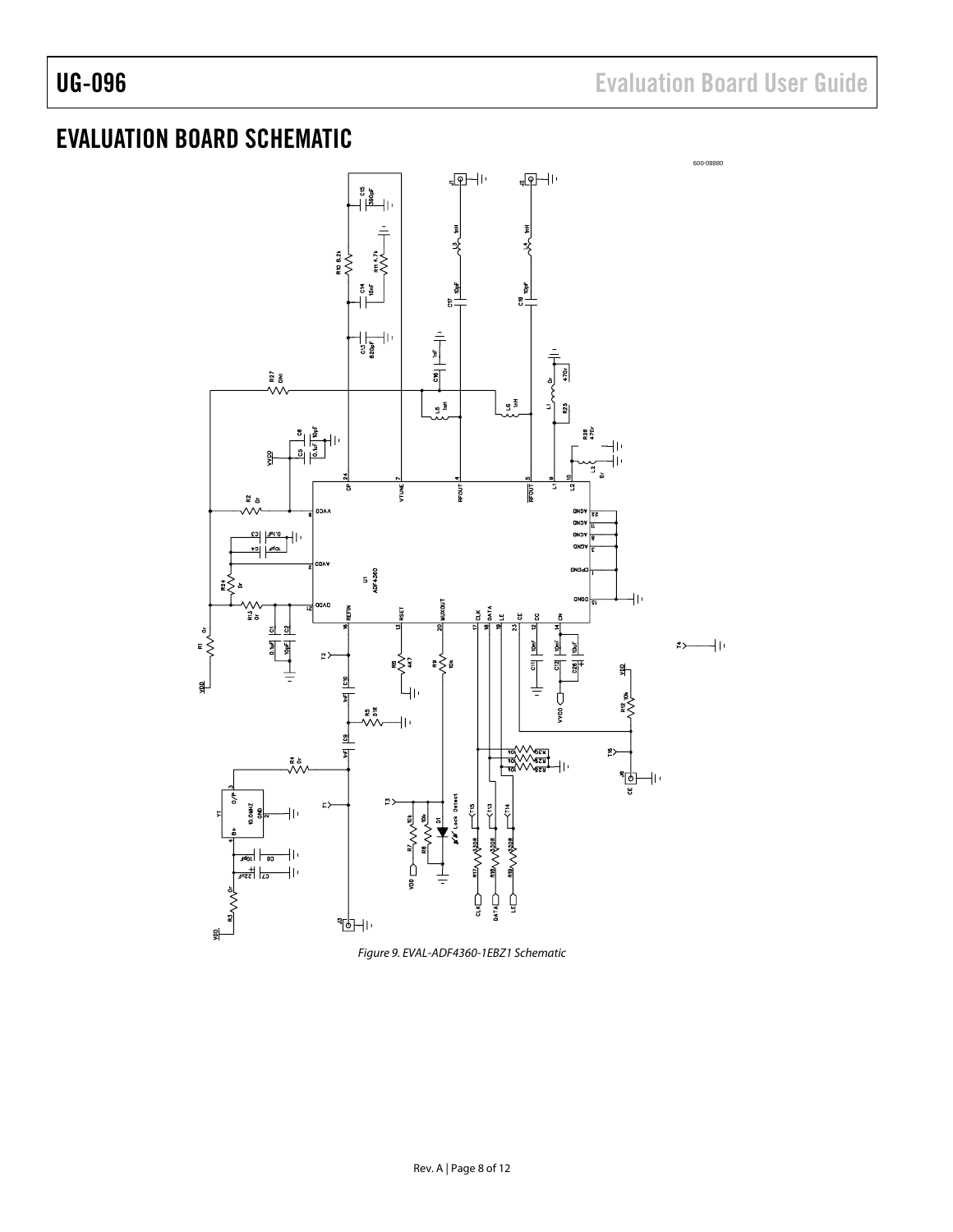# Evaluation Board User Guide Contract Contract Contract Contract Contract Contract Contract Contract Contract Contract Contract Contract Contract Contract Contract Contract Contract Contract Contract Contract Contract Contr



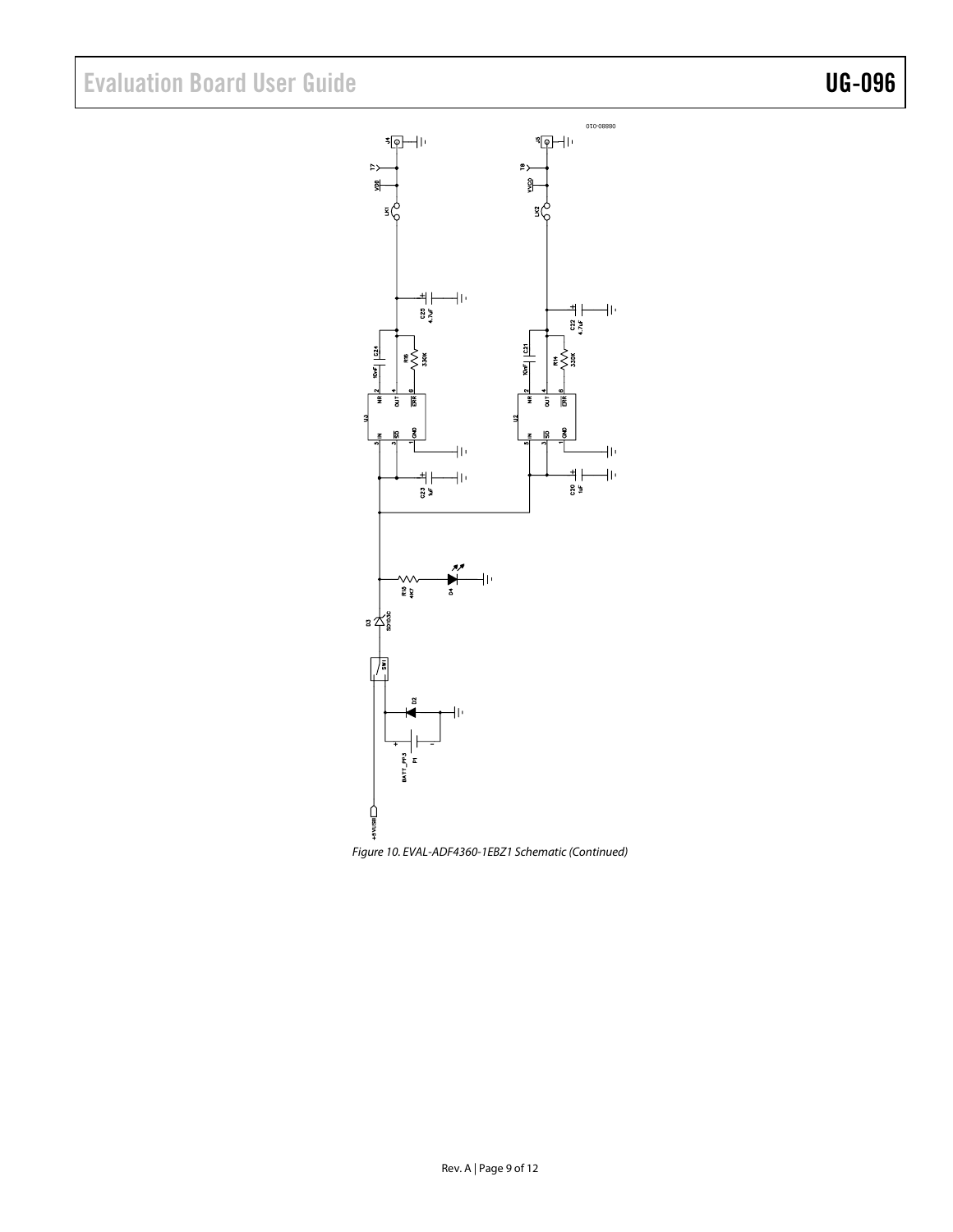

<span id="page-9-0"></span>*Figure 11. EVAL-ADF4360-1EBZ1 Schematic (Continued)*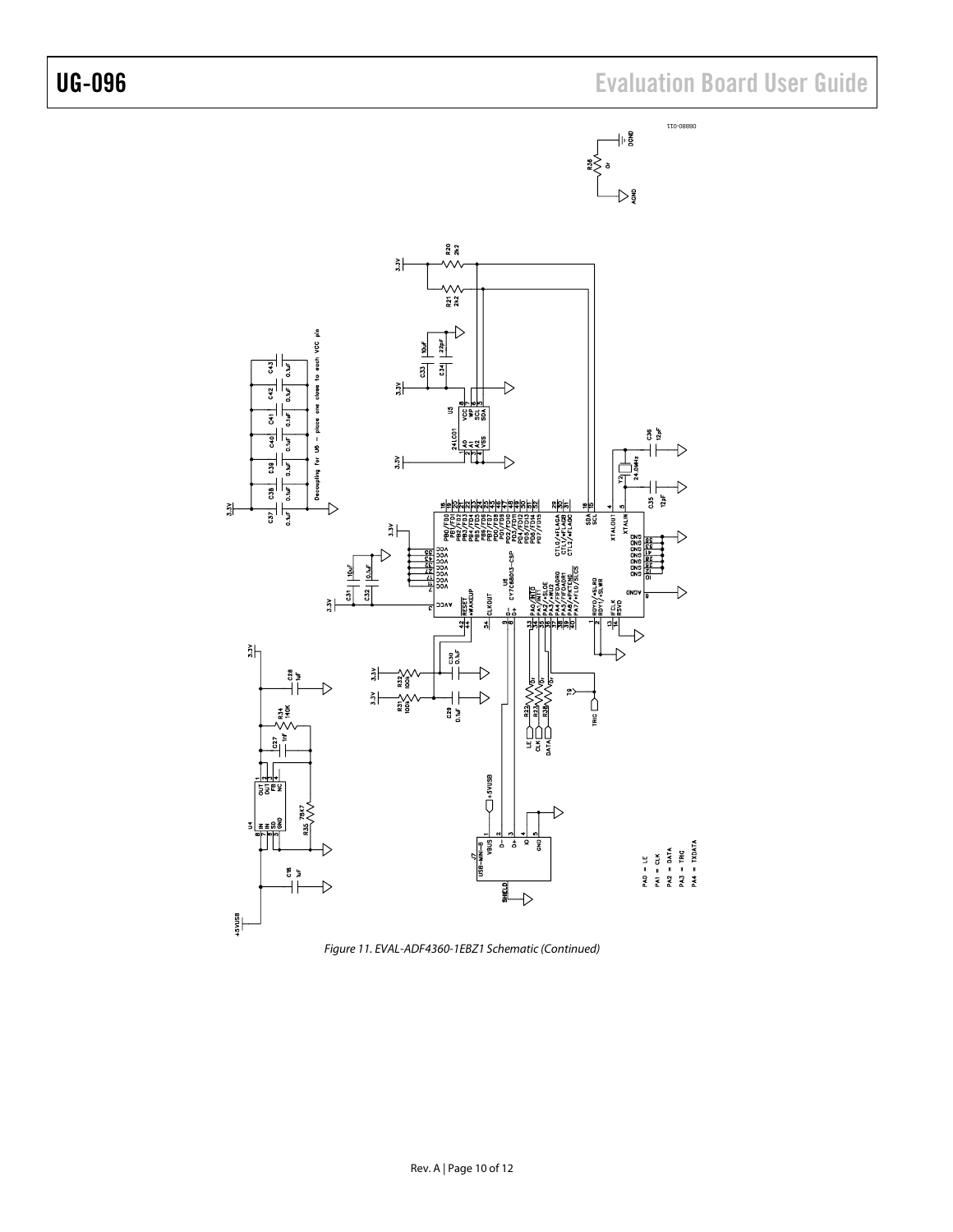# <span id="page-10-0"></span>ORDERING INFORMATION

### <span id="page-10-1"></span>**BILL OF MATERIALS**

**Table 1.** 

| <b>Reference Designator</b>                                                   | <b>Part Description</b>                                   | <b>Manufacturer/Part No.</b>                      |
|-------------------------------------------------------------------------------|-----------------------------------------------------------|---------------------------------------------------|
| C1, C3, C5, C29, C30, C32,                                                    | Capacitor, 0402, 0.1 µF, 16 V                             | Kemet C0402C104K4RAC                              |
| C37, C38, C39, C40, C41,                                                      |                                                           |                                                   |
| C42, C43<br>C <sub>2</sub> , C <sub>4</sub> , C <sub>6</sub> , C <sub>8</sub> | Capacitor, 0402, 10 pF, 50 V                              | Kemet C0402C100J5GACTU                            |
| C <sub>7</sub>                                                                | Capacitor, Case A, 22 µF, 6.3 V                           | AVX TAJA226K006R                                  |
| C9, C10, C27                                                                  | Capacitor, 0603, 1 nF, 50 V                               | AVX 06035A102JAT2A                                |
|                                                                               |                                                           |                                                   |
| C11, C12, C21, C24                                                            | Capacitor, 0402, 10 nF, 16 V                              | Yageo (Phycomp) CC0402ZRY5V7BB103                 |
| C13                                                                           | Capacitor, loop filter, 0603, 820 pF, 50 V                | Phycomp 2238 861 15821<br>AVX 08055C103KAT2A      |
| C14                                                                           | Capacitor, loop filter, 0603, 10 nF, 50 V                 |                                                   |
| C15                                                                           | Capacitor, loop filter, 0603, 390 pF, 50 V                | Phycomp 2238 861 15391                            |
| C16                                                                           | Multilayer ceramic capacitor, 50 V, X7R, 1 nF, ±10%, 0402 | Murata GRM155R71H102KA01D                         |
| C17, C19                                                                      | Capacitor, 0603, 10 pF, 50 V                              | AVX 06035A100JAT2A                                |
| C18, C28                                                                      | Capacitor, 0603, 1 µF, 25 V                               | Taiyo Yuden TMK107BJ105KA-T                       |
| C <sub>20</sub> , C <sub>23</sub>                                             | Capacitor, Case A, 1 µF, 16 V                             | AVX TAJA105K016R                                  |
| C22, C25                                                                      | Capacitor, Case A, 4.7 µF, 10 V                           | AVX TPSA475K010R1400                              |
| C <sub>26</sub>                                                               | Capacitor, Case A, 10 µF, 6.3 V                           | Kemet T491A106M016AT                              |
| C31, C33                                                                      | Capacitor, 0805, 10 µF, 6.3 V                             | Murata GRM21BR71A106KE51L                         |
| C <sub>34</sub>                                                               | Capacitor, 0402, 22 pF, 50 V NPO                          | Kemet C0402C220J5GACTU                            |
| C35, C36                                                                      | Capacitor, 0402, 12 pF, 50 V                              | Kemet C0402C120J5GACTU                            |
| D <sub>1</sub>                                                                | LED, SMD red                                              | Avago HSMS-C170                                   |
| D <sub>2</sub>                                                                | Diode, 1 A, 50 V                                          | Multicomp 1N4001                                  |
| D3                                                                            | Schottky diode, 20 V                                      | Micro Commercial Components, Inc.,<br>SD103C-TP   |
| D <sub>4</sub>                                                                | LED, SMD red                                              | Avago HSMS-C170                                   |
| J1, J2                                                                        | Jack SMA end launch tab                                   | Johnson Components 142-0701-851                   |
| J3 to J6                                                                      | Jack SMA end launch tab (not inserted)                    |                                                   |
| J7                                                                            | USB mini-B                                                | Molex 56579-0576                                  |
| L1, L2                                                                        | Ceramic chip inductor, 0402 (not inserted)                |                                                   |
| L3, L4                                                                        | Ceramic chip inductor, 1 nH, 5%, 0402                     | Coilcraft 0402CS-1N0X_LU                          |
| L5, L6                                                                        | Ceramic chip inductor, 1 nH, 5%, 0402                     | Coilcraft 0402CS-1N0X_LU                          |
| LK1, LK2                                                                      | Header, 1-row, 2-way and jumper socket black              | Harwin Plc M20-9990245 and<br>Harwin Plc M7567-05 |
| P1                                                                            | Battery clip, PCB mounting                                | Keystone Electronics Corp. 593+594                |
| R1 to R4, R13, R22 to R24,<br>R27, R36, R38                                   | Resistor, 0603, 0 $\Omega$                                | Multicomp MC 0.063W 0603 0R                       |
| R5                                                                            | Resistor, 0603, 51 Ω                                      | Multicomp MC 0.063W 0603 1% 51R                   |
| R6, R15                                                                       | Resistor, 0603, 4.7 k $\Omega$                            | Multicomp MC 0.063W 0603 1% 4K7                   |
| R7, R8, R12, R28, R29, R30                                                    | Resistor, 0603, 10 k $\Omega$                             | Multicomp MC 0.063W 0603 1% 10K                   |
| R9                                                                            | Resistor, 0603, 100 $\Omega$                              | Multicomp MC 0.063W 0603 1% 100R                  |
| R <sub>10</sub>                                                               | Resistor, loop filter, 0805, 8.2 k $\Omega$               | Multicomp MC 0.1W 0805 1% 8K2                     |
| R11                                                                           | Resistor, loop filter, 0805, 4.7 $k\Omega$                | Multicomp MC 0.1W 0805 1% 4K7                     |
| R <sub>14</sub> , R <sub>16</sub>                                             | Resistor, 0603, 330 kΩ                                    | Multicomp MC 0.063W 0603 1% 330K                  |
| R17 to R19                                                                    | Resistor, 0603, 330 $\Omega$                              | Multicomp MC 0.063W 0603 1% 330R                  |
| R <sub>20</sub> , R <sub>21</sub>                                             | Resistor, 0603, 2.2 kΩ                                    | Multicomp MC 0.063W 0603 1% 2K2                   |
| R25, R26                                                                      | Resistor, 0603, 470 $\Omega$                              | Multicomp MC 0.063W 0603 1% 470R                  |
| R31, R32                                                                      | Resistor, 0603, 100 kΩ                                    | Multicomp MC 0.063W 0603 1% 100K                  |
| R34                                                                           | Resistor, 0603, 140 kΩ                                    | Multicomp MC 0.063W 0603 1% 140K                  |
| <b>R35</b>                                                                    | Resistor, 0603, 78.7 kΩ                                   | Multicomp MC 0.063W 0603 1% 78K7                  |